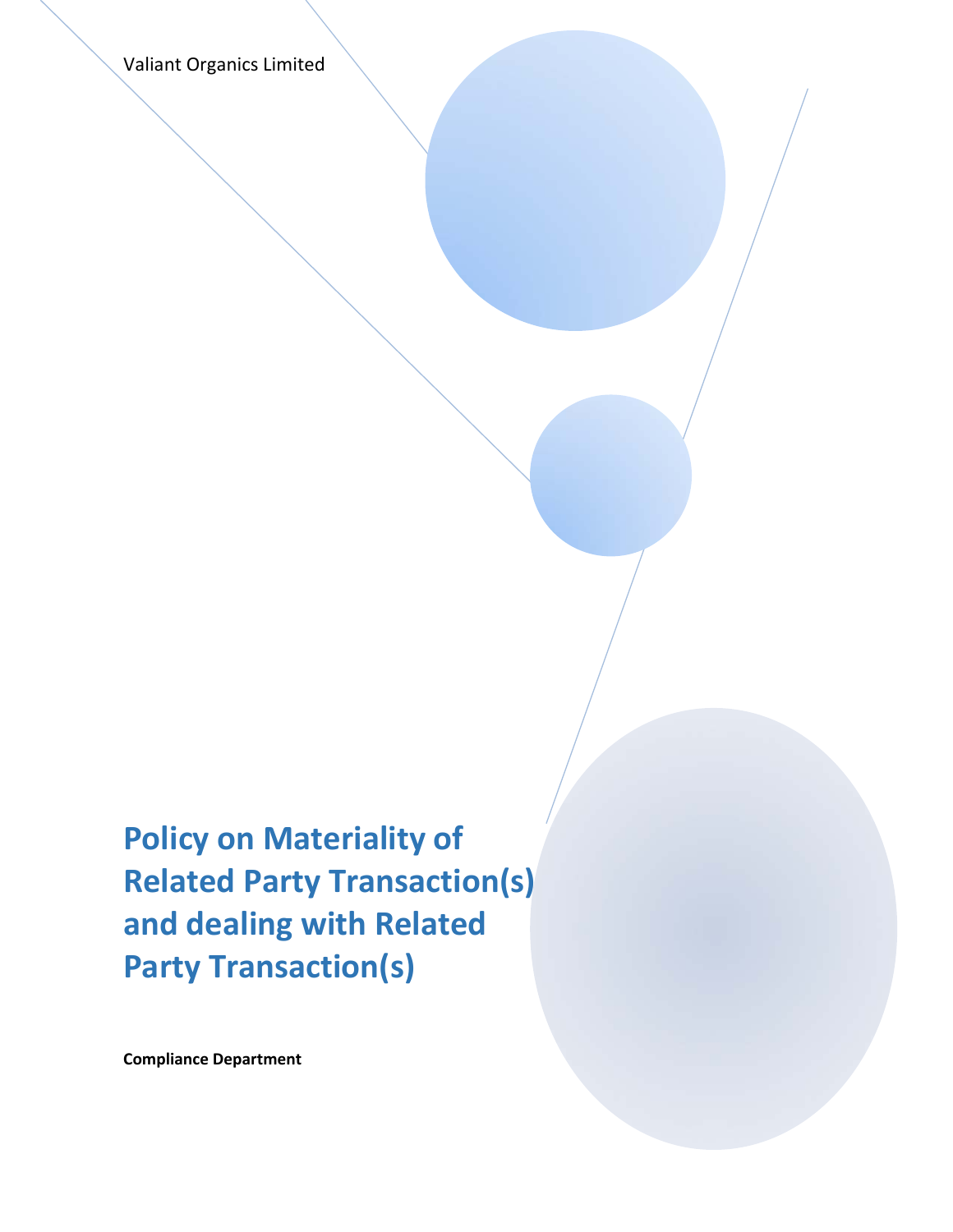## **1. BACKGROUND**

The Companies Act, 2013 read with Companies (Meetings of Board and its Powers) Rules, 2014 and Corporate Governance norms prescribed under the Listing Regulations together provide the detailed mechanism for dealing with Related Party Transactions and mandate the Company to formulate a policy on materiality of related party transactions and also on dealing with such transactions.

Keeping in view the above mentioned compliance requirements, the Board of Directors of Valiant Organics Limited [CIN: L24230MH2005PLC151348] (hereinafter referred as 'Valiant' or 'Company'), acting upon the recommendations of the Audit Committee of the Company, has adopted/modified/amended this Policy on materiality of Related Party Transactions and dealing with those.

All Related Party Transactions as defined in this Policy shall be subject to review in accordance with the procedures set forth below.

This Policy applies to transactions between the Company and one or more of its Related Parties. It provides a framework for governance and reporting of Related Party Transactions including material transactions.

## **2. OBJECTIVE**

This Policy is intended to ensure due and timely identification, approval, disclosure and reporting of transactions between the Company and any of its Related Parties in compliance with the applicable laws and regulations as may be amended from time to time.

The provisions of this Policy are designed to govern the approval process and disclosure requirements to ensure transparency in the conduct of Related Party Transactions in the best interest of the Company and its shareholders and to comply with the statutory provisions in this regard.

# **3. GOVERNING LAW & GUIDELINES**

This Policy has been framed in alignment with the prevailing provisions of;

- 1. Section 188 and other corresponding provisions of the Companies Act, 2013,
- 2. Rule 15 of Companies (Meetings of Board and its Powers) Rules, 2014,
- 3. Regulation 23 of Securities and Exchange Board of India (Listing Obligations and Disclosure Requirements) Regulations, 2015
- 4. Indian Accounting Standard- 24, and
- 5. Resolutions passed in the Meetings of Board or Committee thereof pertaining to Related Party Transactions.

# **4. DEFINITION AND INTERPRETATION**

DEFINITION:

**4.1 "Arm's Length Transaction"":** means a transaction between two Related Parties that is conducted as if they were unrelated, so that there is no conflict of interest.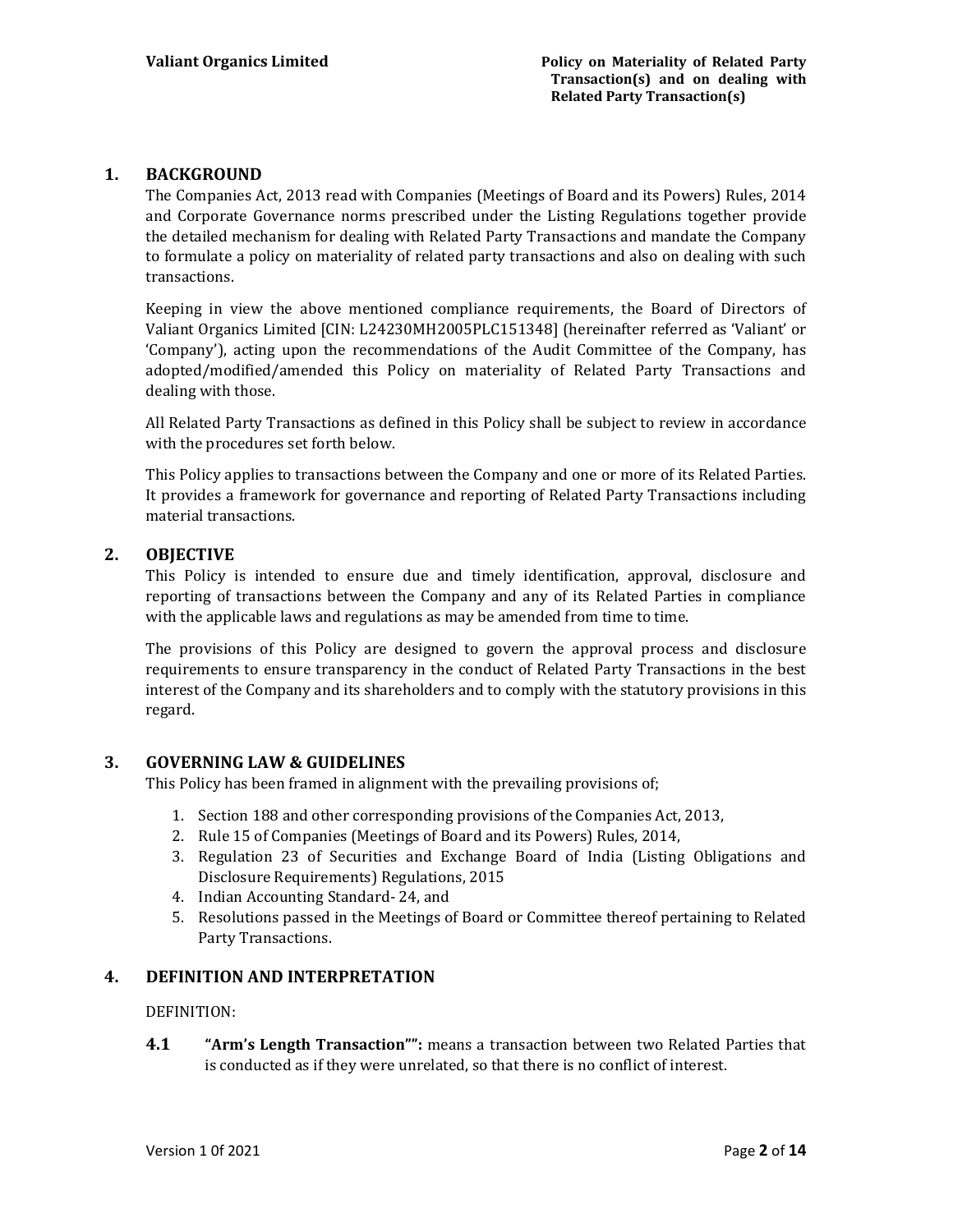- **4.2 "Arm's Length Price":** means a price which is applied or proposed to be applied in a Transaction between two unrelated persons
- **4.3 "Associate":** shall mean any entity which is an associate under sub-section (6) of section 2 of the Companies Act, 2013 or under the applicable accounting standards
- **4.4 "Control"** means the right to appoint the majority of the directors or to control the management or policy decisions exercisable by a person or persons acting individually or in concert, directly or indirectly, including by virtue of their shareholding or management rights or shareholders agreements or voting agreements or in any other manner. *(Section 2 (27) of Companies Act, 2013 )*

In addition to above definition as per IndAs 110 a person / entity/ Body Corporate/ Company is said to control the Company when it is exposed, or has rights, to variable returns from its involvement with the Company and has the ability to affect those returns through its power over the Company.

## **4.5 "Key Managerial Personnel"** or KMP means –

- (i) the Chief Executive Officer or the managing director;
- (ii) the company secretary;
- (iii) the whole-time director;
- (iv) the Chief Financial Officer;
- (v) **<sup>1</sup>** [such other officer, not more than one level below the directors who is in whole-time employment, designated as key managerial personnel by the Board]; and
- (vi) such other officer as may be prescribed under Section 2 (51) of the Companies Act, 2013.
- **4.6 "Key management personnel"** means Key Managerial Personnel who have an authority and responsibility for planning, directing and controlling the activities of the Company, directly or indirectly, including any director (whether executive or otherwise) of the Company. *(IND As ‐24)*
- **4.7 "Joint venture"** is a joint arrangement whereby the parties that have joint control of the arrangement have rights to the net assets of the arrangement. (*As per IND As 28 and explanation to Section 2(6) of Companies Act, 2013)*
- **4.8 "Material Related Party Transaction" :** means a transaction / transactions to be entered into individually or taken together with previous transactions during a financial year, exceeds the annual consolidated turnover as mentioned below of the company as per the last audited financial statements of the company :
	- 5 % in case of transactions involving payments made with respect to brand usage or royalty;
	- 10 % (ten percent) in case of any other transactions.
- **4.9 "Ordinary Course of Business"**: means unless otherwise specified in the Companies Act 2013 or rules made thereunder, the transactions of the Company with the related

<sup>&</sup>lt;sup>1</sup> Inserted by Companies (Amendment) Act, 2017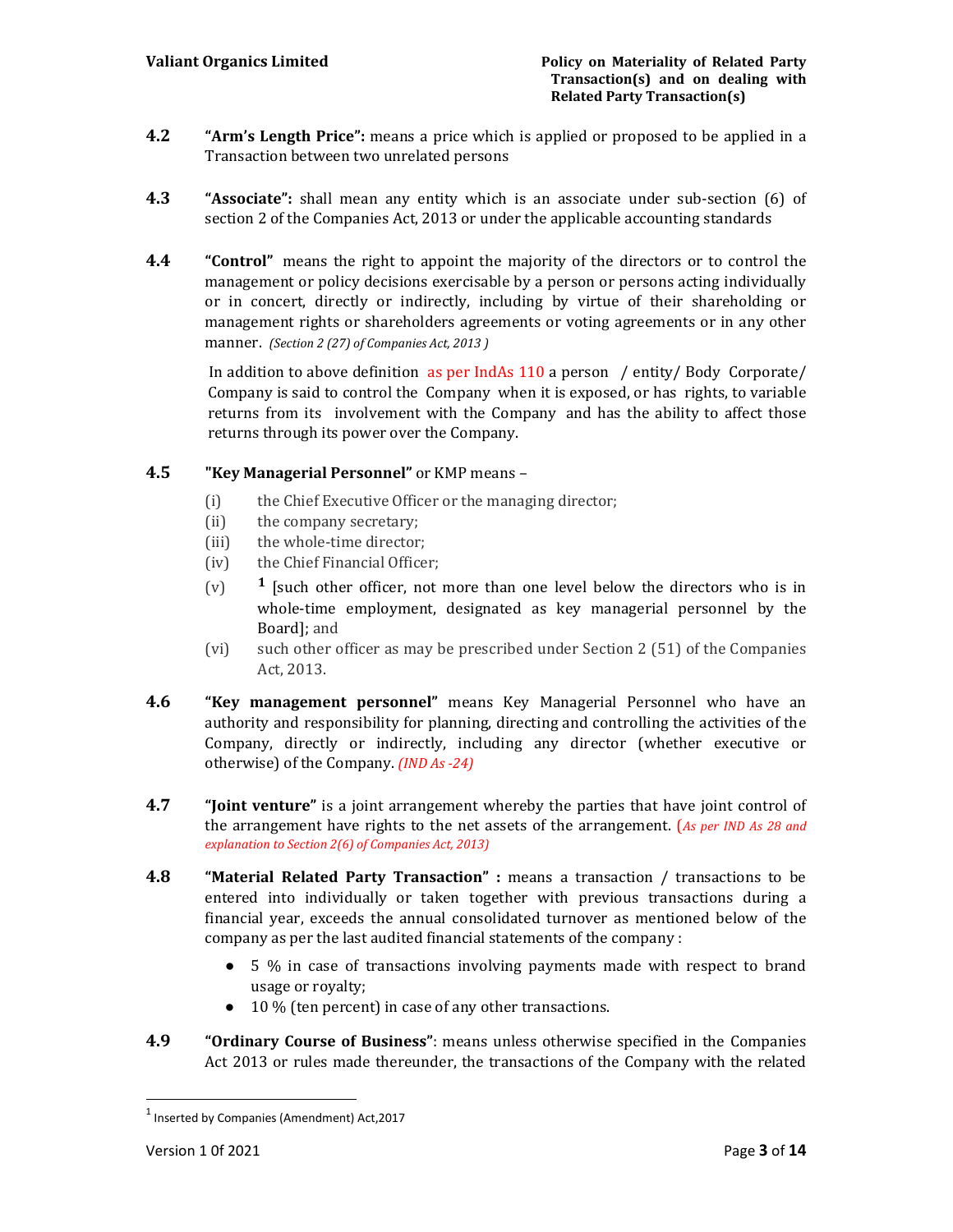party shall be considered to be carried out in 'Ordinary Course of Business', if the transaction is carried out to attain business objectives set out in the 'Main Object Clause' and / or 'objects incidental or ancillary to attain the main objects' of the Memorandum of Association of the Company. However, for determining the nature of particular transaction in subject, the Finance & Investment Committee of the Board of Directors of the Company shall determine after taking into consideration various factors which shall include; past Precedent, Periodicity, Frequency, uniformity, predictability and consistency of that transaction in future.

#### **4.10 "Related party",** with reference to a company, means—

- a. a director or his relative;
- b. a key managerial personnel or his relative;
- c. a firm, in which a director or his relative is a partner;
- d. a private company in which a director or his relative is a member or director;
- e. a public company in which a director is a director and holds along with his relatives, more than two per cent of its paid-up share capital;
- f. any body corporate whose Board of Directors, managing director is accustomed to act in accordance with the advice, directions or instructions of a director;
- g. any person on whose advice, directions or instructions a director is accustomed to act:

(Provided that nothing in sub-clauses (f) and (g) shall apply to the advice, directions or instructions given in a professional capacity);

- h. **<sup>2</sup>**  $<sup>2</sup>$  [any body corporate which is—</sup>
	- i. a holding, subsidiary including fellow Subsidiary or an associate company of such company;
	- ii. a subsidiary of a holding company to which it is also a subsidiary; or
	- iii. an investing company or the venturer of the company;]"

Explanation.—For the purpose of this clause, "the investing company or the venturer of a company" means a body corporate whose investment in the company would result in the company becoming an associate company of the body corporate.

- i. A director other than an independent director or key managerial personnel of the holding company or his relative with reference to a company, shall be deemed to be a related party.
- j. **<sup>3</sup>** [any person or entity belonging to the promoter or promoter group of the Company and holding 20% or more of shareholding in the Company shall be deemed to be a related party]
- k. Any body corporate in which a director alone or in association with any other director, holds more than two per cent shareholding of that body

<sup>&</sup>lt;sup>2</sup> Substituted by the Companies (Amendment) Act, 2017 for the following -

Any company which is—

<sup>(</sup>i) a holding, subsidiary or an associate company of such company; or

<sup>(</sup>ii) a subsidiary of a holding company to which it is also a subsidiary;

<sup>&</sup>lt;sup>3</sup> Inserted by the SEBI (Listing Obligations and Disclosure Requirements) (Amendment) Regulations, 2018, w.e.f. 1.4.2019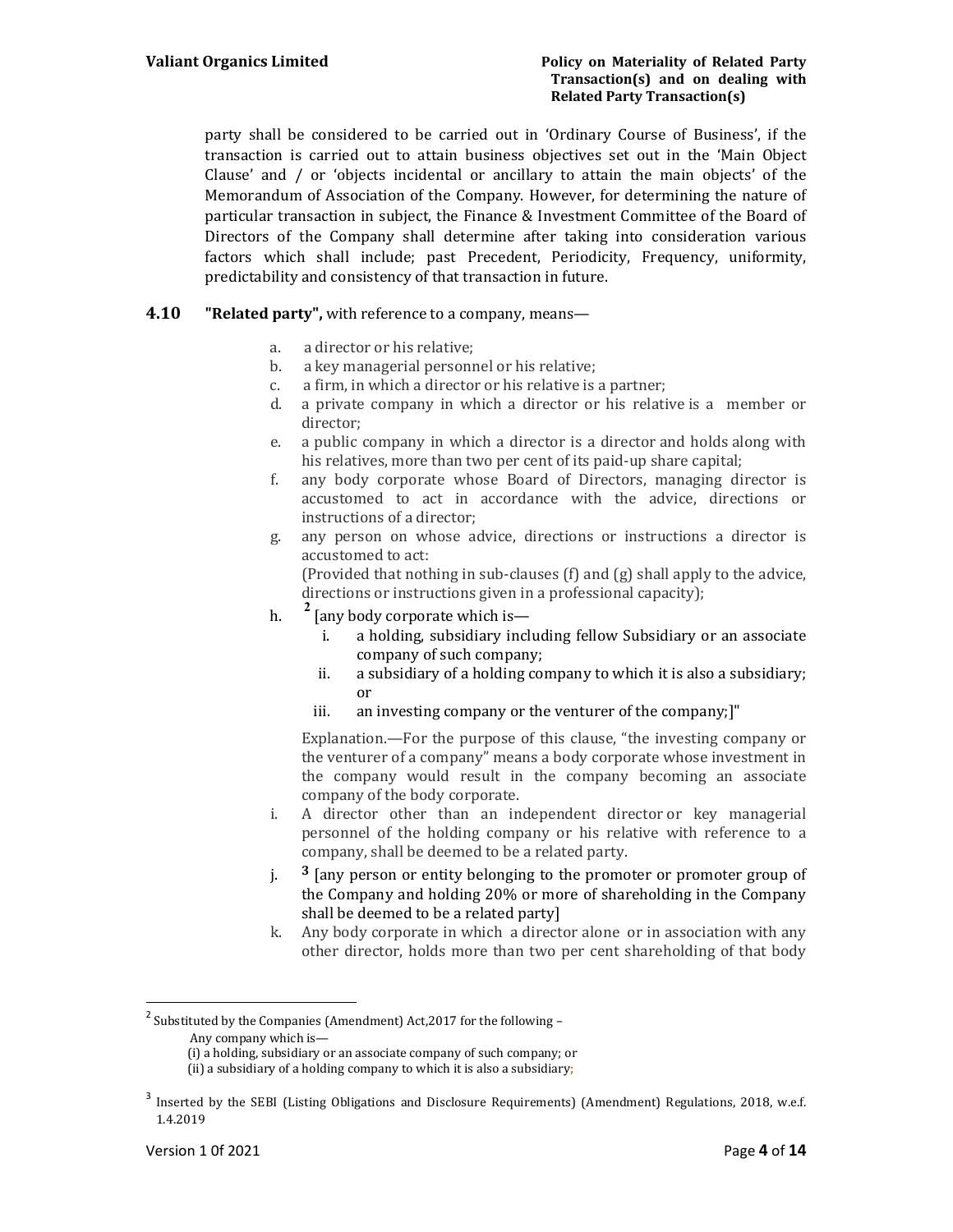corporate, or is a promoter, Chief Executive Officer of that body corporate.

#### **In Addition to above as per Ind As 24 Related Parties to include the following –**

l) Any person or a 4[close member of that person's family] who:

- i. has control or joint control of the Company;
- ii. has significant influence over the Company; or
- iii. is a member of the key management personnel of the Company or of a parent of the Company;
- m) An entity
	- i. which is a post-employment benefit plan for the benefit of employees of either the Company or an entity related to the Company;
	- ii. controlled or jointly controlled by a person identified in (L);
	- iii. in which person identified in l (i) has significant influence or is a member of the key management personnel of the entity (or of a parent of the entity);
	- iv. or any member of a group of which it is a part, providing key management personnel services to the Company or to the parent of the Company.
- n) An entity related to Company if
	- i) Both entities are joint ventures of the same third party;
	- ii) One entity is a joint venture of a third entity and the other entity is an associate of the third entity.
- **4.11 "Related party transaction"**: means a transfer of resources, services or obligations between a listed entity and a related party, regardless of whether a price is charged and a "transaction" with a related party shall be construed to include a single transaction or a group of transactions in a contract.
- **4.12 "Relative":** means relative as defined under the Companies Act, 2013 and includes anyone who is related to another in any of the following manner:
	- a. members of a Hindu Undivided Family;
	- b. husband and wife;
	- c. father (including step-father);
	- d. mother (including step-mother);
	- e. son (including step-son);
	- f. son's wife;
	- g. daughter;

- h. daughter's husband;
- i. brother (including step-brother); or
- j. sister (including step-sister)

- a) that person's children, spouse or domestic partner, brother, sister, father and mother;
	- b) children of that person's spouse or domestic partner; and

<sup>4</sup> *Close members of the family of a person* are those family members who may be expected to influence, or be influenced by, that person in their dealings with the Company including :

c) Dependants of that person or that person's spouse or domestic partner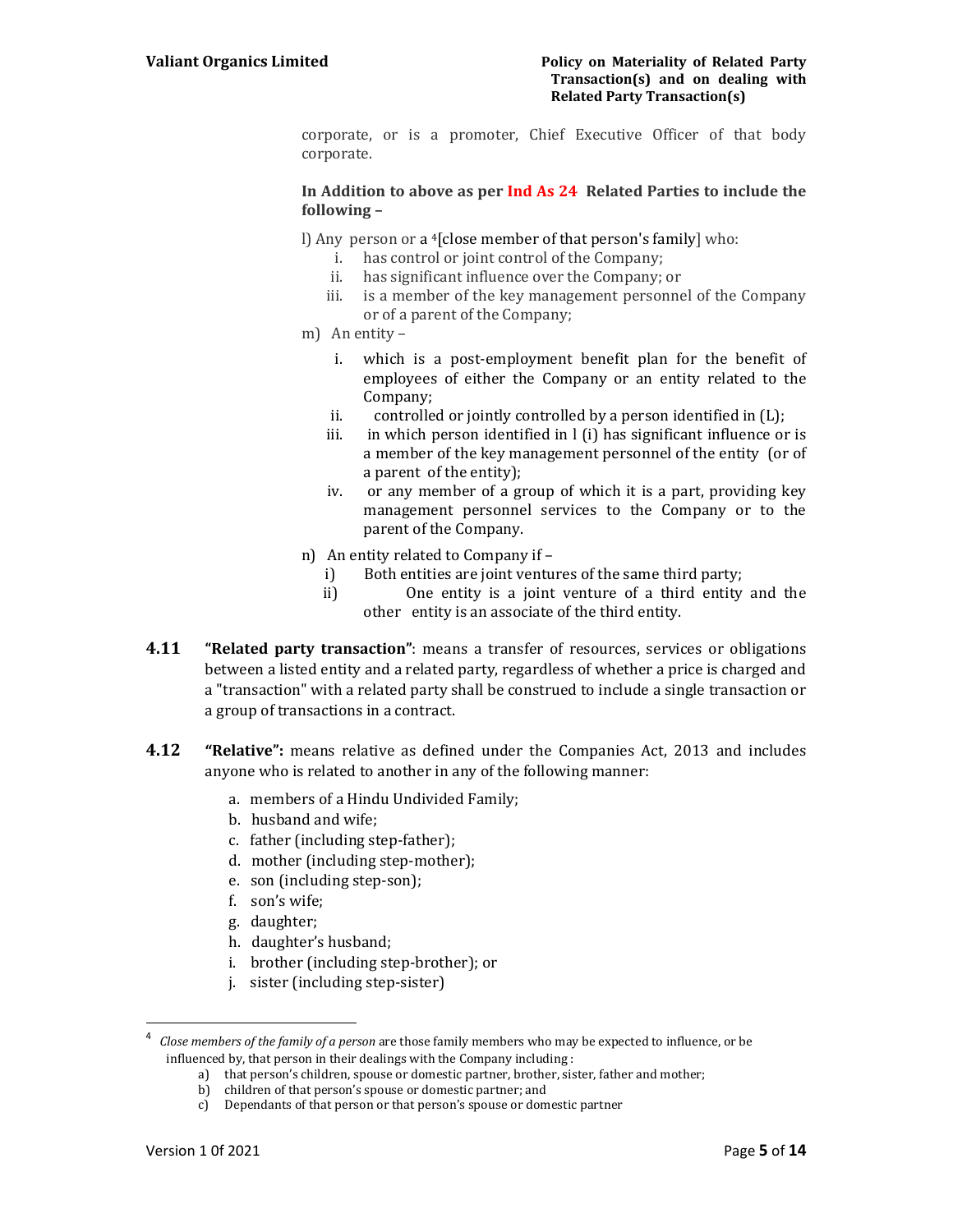# **4.13 "Specified Related Party Transactions":** means the following transactions with Related Parties **which are not in the ordinary course of business of the Company or which are in the ordinary course of business but not at arm's length:**

- a. Sale, purchase or supply of any goods or materials, directly or through appointment of agent, amounting to 10% or more of the turnover of the company or  $5$  [Rs. 100 crores, whichever is lower]; or
- b. selling or otherwise disposing of, or buying, property of any kind directly or through appointment of agent, amounting to 10% or more of the Net Worth of the Company or  $^6$  [Rs. 100 crores, whichever is lower;] or
- c. Leasing of property any kind amounting to  $7$  [ten percent or more of the net worth of company orl ten per cent or more of turnover of the company [or rupees one hundred crore, whichever is lower]; or
- d. availing or rendering of any services, directly or through appointment of agent, amounting to ten percent or more of the turnover of the company or **<sup>8</sup>** [Rs. 50 crores, whichever is lower]; or

*(The limit specified in clause (a) to (d) shall apply for transaction or transactions to be entered into either individually or taken together with the previous transactions during a financial year)*

- e. appointment to any office or place of profit in the Company, its subsidiary company or Associate Company at a monthly remuneration exceeding two and half lakh rupees; or
- f. remuneration for underwriting the subscription of any securities or derivatives hereof, of the Company exceeding 1% of the Net Worth.
- **4.14** "Transaction" **:** with a Related Party shall be construed to include any contract or arrangement or transaction, whether single or as a group of transactions and for the purpose of applying thresholds laid down in this Policy, it shall include previous transactions during the financial year with the Related Party.
- **4.15** "Annual Turnover": means the gross amount of revenue recognised in the profit and loss account from the sale, supply, or distribution of goods or on account of services rendered, or both, by a company during a preceding financial year.

# **INTERPRETATION:**

Any term not defined in the Policy shall have the same meaning assigned to it under the Companies Act, 2013 or the Listing Regulations / SEBI Guidelines or relevant Indian Accounting Standards and preference should be given to the meaning assigned to such term under the

<sup>5</sup> Omitted by the Companies (Meetings of Board and its Powers) Second Amendment Rules, 2019 dated 18th November, 2019

<sup>6</sup> Omitted by the Companies (Meetings of Board and its Powers) Second Amendment Rules, 2019 dated 8th November, 2019

<sup>7</sup> Omitted by the Companies (Meetings of Board and its Powers) Second Amendment Rules, 2019 dated 8th November, 2019

<sup>8</sup> Omitted by the Companies (Meetings of Board and its Powers) Second Amendment Rules, 2019 dated 18th November, 2019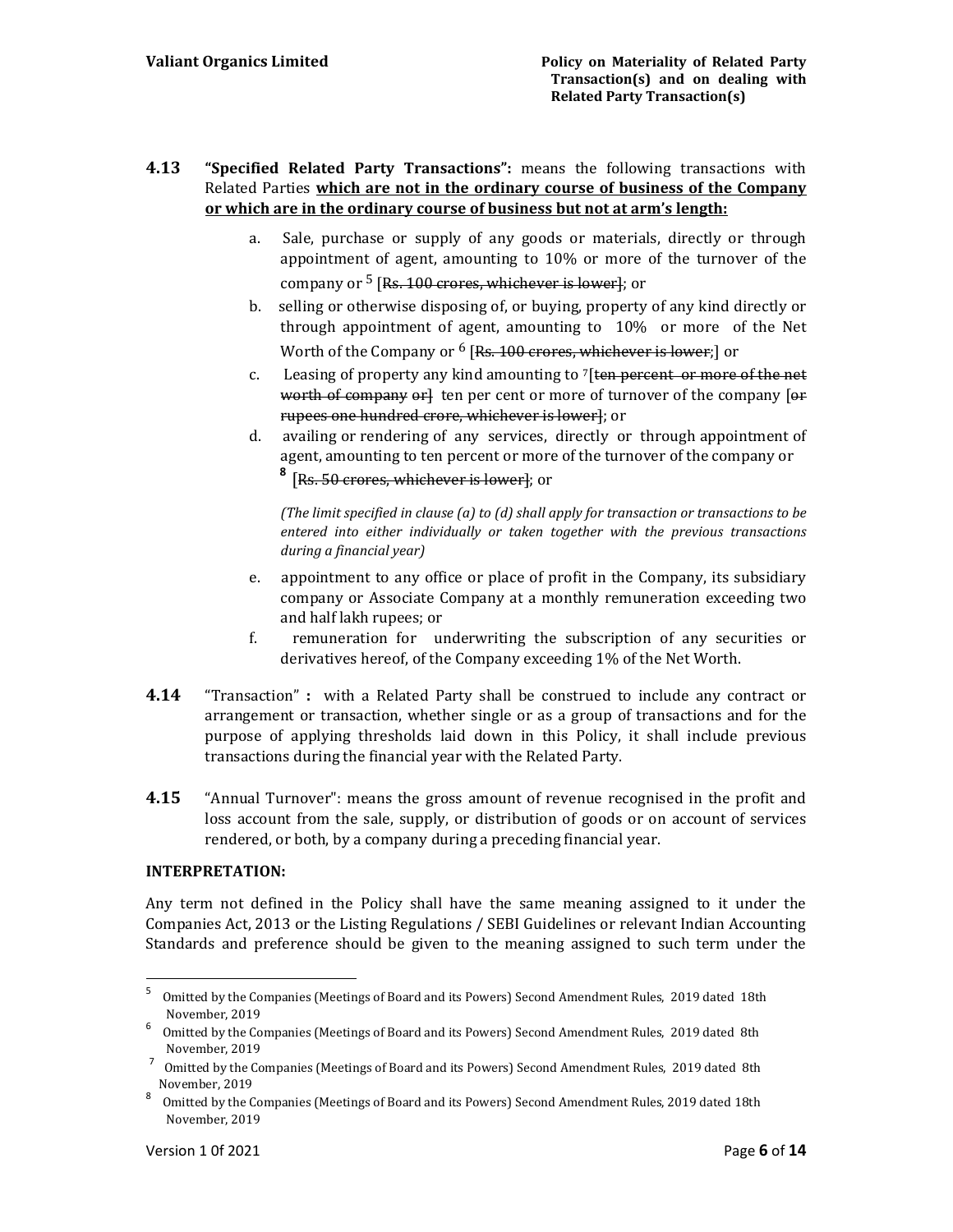Companies Act, 2013 and the Listing Regulations or Indian Accounting Standards as compared to other source of interpretation.

The Policy has been framed to maintain the highest standard of corporate governance and therefore interpretation of any matter in this Policy should be consistent with the objectives for introducing such requirements in the Companies Act, 2013 and the Listing Regulations.

# **5. RELATED PARTY TRANSACTIONS POLICY**

## **5.1 Identification of 'Related Party**

Every Director and KMP is responsible to declare/ disclose to the Company immediately upon any change in the status of his/ her Interest or Concern in any person or entity, that may cause him to be regarded as Related Party of the Company in accordance with this Policy, on account of his being director or KMP of the Company. Such declaration shall include disclosure of his (and his relative's) Concern or Interest in any company or companies or bodies corporate, firms or Association of Persons, which shall include the shareholding, directorship, membership, partnership, Promotership, Manager, CEO etc.

The Company Secretary and Chief Financial Officer jointly shall identify persons or entities that would be regarded as Related Parties on account of their relationship as per point number 4.10 of this Policy on a quarterly basis based on the information available with them or after making enquiries as may be necessary.

Company Secretary / Chief Financial Officer will be responsible for preparing and maintaining a database of information pertaining to Related Parties. The database shall be updated whenever necessary and shall be reviewed quarterly by the Company Secretary and Chief Financial Officer.

On the basis of the database appropriate mechanism within the organisation will be set up to assess Related Party Transaction / Specified Related Party Transactions / Material Related Party Transactions/ Transactions in the ordinary course of business which are not on arm's length basis/Transactions which are not in the ordinary course of business.

The functional / business heads / Chief Financial Officer /Company Secretary/ shall have access to the mechanism and updated database.

# **5.2 Identification of potential 'Related Party Transaction'**

Every Functional / Business heads on the basis of the access provided to the mechanism and database of Related Party shall be responsible for providing prior notice to the Company Secretary of any potential Related Party Transaction.

After receipt of the notice, the company Secretary shall make sure that the transactions to be entered is as per the policy on Related Party Transaction(s) approved by the Board and also verify the approval sought for such transaction by the Audit Committee /Board/ Shareholders, as applicable.

If the transaction to be entered is –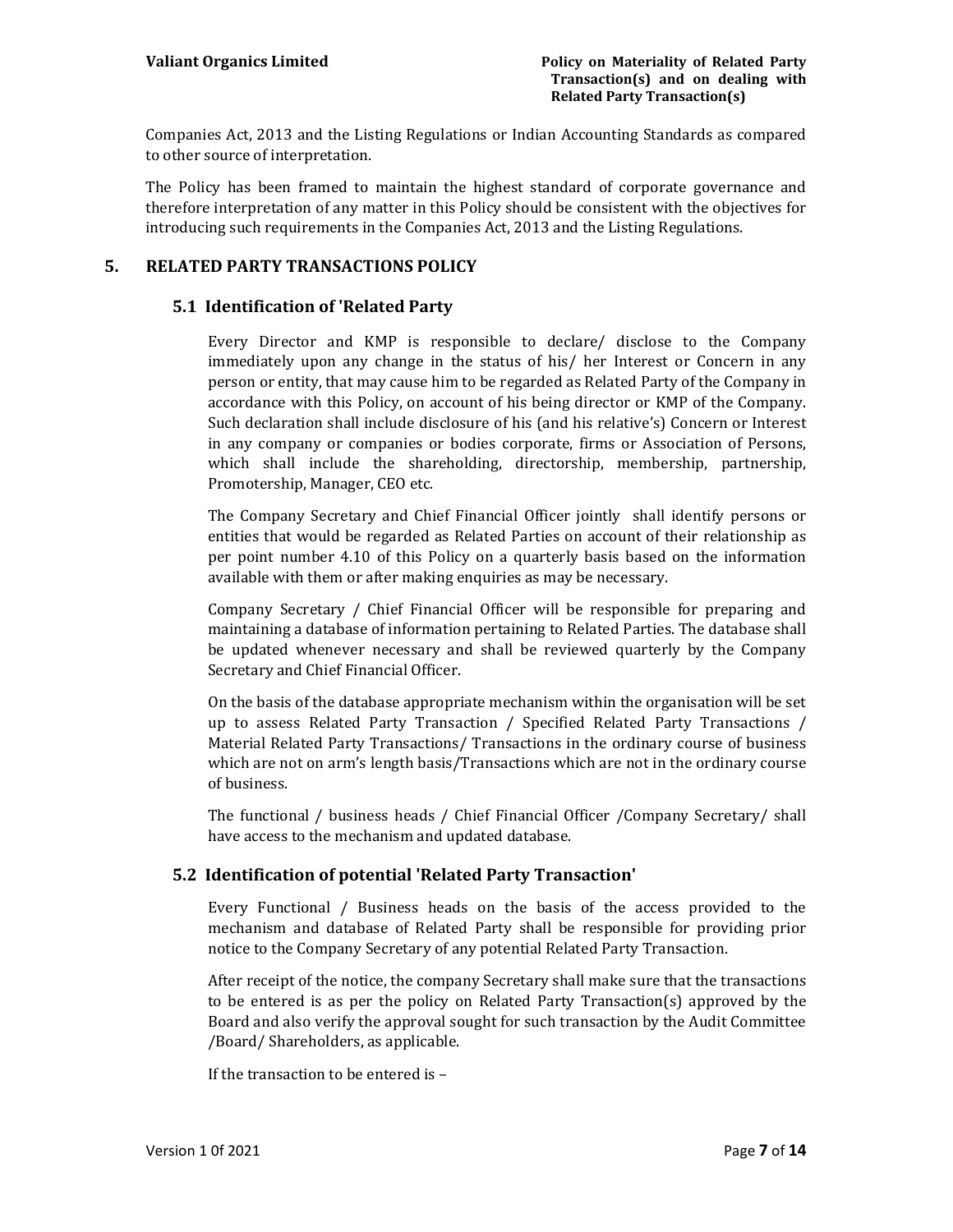- a) Already approved by the Audit Committee/ Board/Shareholder, as applicable and if it is within the limit of approval then the Company Secretary shall inform the respective Functional Head/ Business Head of the same and allow the transaction to proceed.
- b) Not already approved by the Audit Committee /Board /Shareholders then the Compliance officer shall take necessary steps for prior approval of the transactions.

Any Related Party Transaction(s) approved by the Audit Committee / Board/ Shareholders shall be informed to the concerned departments specifying the limit of approval.

Notice of all RPT(s) shall be given well in advance to the Board/Audit Committee along with adequate information as prescribed to be disclosed under the applicable law to enable the Board/Audit Committee to consider, review and approve the transaction(s).

## **5.3 Policy on Dealing with Related Party Transactions**

5.3.1 Approval of Audit Committee :

**All Related Party Transactions shall require prior approval of the Audit Committee** except transactions entered into between a holding company and its wholly owned subsidiary whose accounts are consolidated with such holding company and placed before the shareholders at the general meeting for approval. However, the Audit Committee may grant omnibus approval for Related Party Transactions proposed to be entered into by the Company subject to the following conditions:

- a. The audit committee shall lay down the criteria for granting the omnibus approval in line with the policy and such approval shall be applicable in respect of transactions which are repetitive in nature
- b. The audit committee shall satisfy itself regarding the need for such omnibus approval and that such approval is in the interest of the Company
- c. Such omnibus approval shall specify/ contain /indicate the following:
	- i. the name(s) of the related party, nature of transaction, duration/period of transaction, maximum amount of transactions that shall be entered into,
	- ii. the indicative base price / current contracted price and the formula for variation in the price if any ; (for example,  $+/-5\%$ ); and
	- iii. such other conditions as the audit committee may deem fit

[Where the need for related party transaction cannot be foreseen and aforesaid details are not available, audit committee may grant omnibus approval for such transactions subject to their value not exceeding rupees 1(one) Crore per transaction.]

- d. Audit Committee shall review, at least on a quarterly basis, the details of Related Party Transactions entered into by the Company pursuant to each of the omnibus approval given.
- e. Such omnibus approval shall be valid for a period not exceeding one financial year and shall require fresh approvals after the expiry of such financial year.
- f. Related Party Transactions, approved by the Audit Committee under its omnibus approval, will be presented to and be noted by the Board.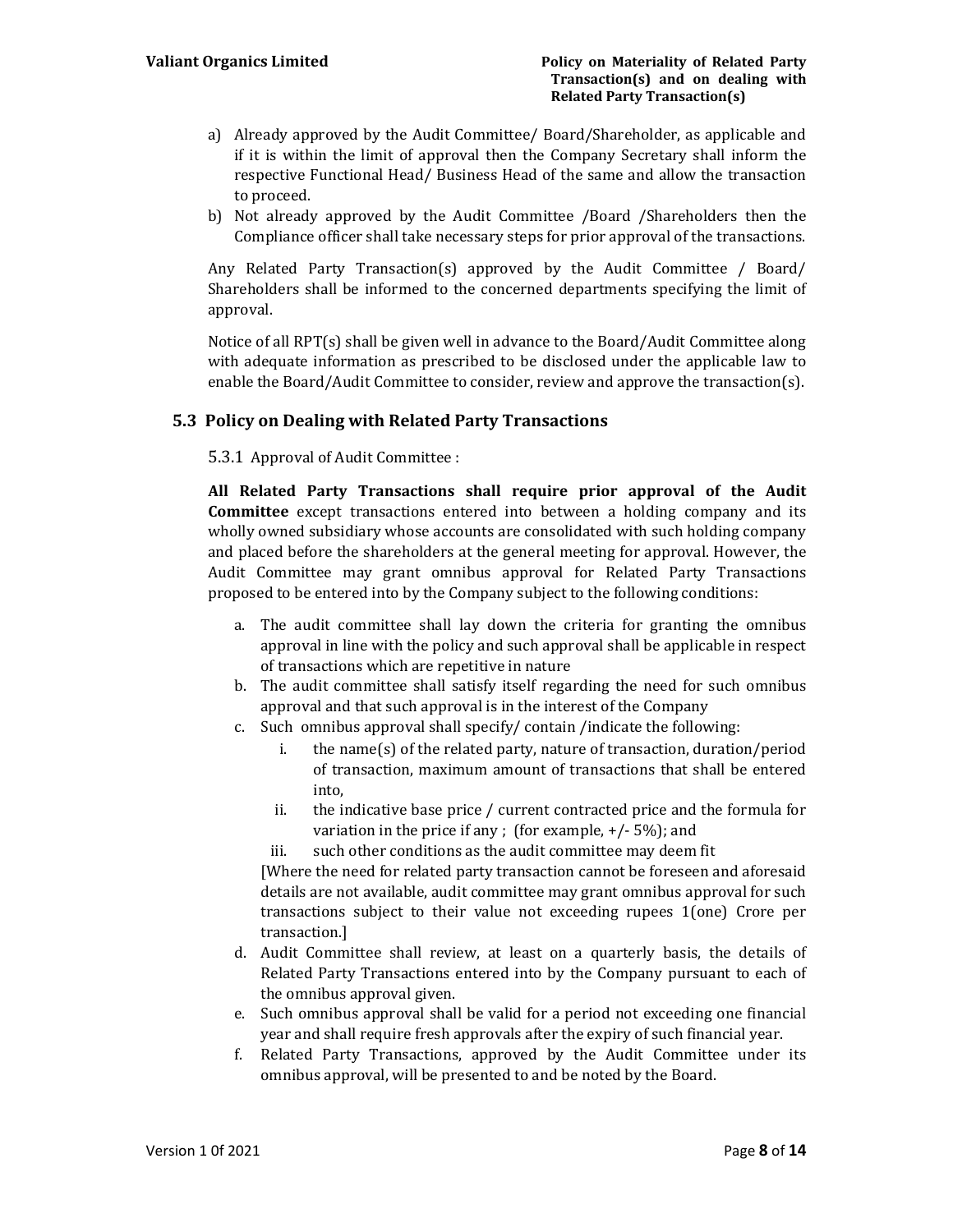Omnibus approval shall not be made for transactions in respect of selling or disposing of the undertaking of the company.

9 [For transaction, other than transactions referred to in section 188 of Companies Act, 2013/ Specified Transactions where Audit Committee does not approve the transaction, it shall make its recommendations to the Board].

#### 5.3.2 Approval of Board of Directors of the Company

If the transactions with the related parties are in the ordinary course of business and at arm's length, approval of Board of Directors of the Company will not be required; nevertheless, every contract or arrangement in respect of such transactions shall be referred to in the Board's report to the shareholders along with justification for entering into such contract or arrangement. However, if any of the transactions is **not in the ordinary course of business** or is in the ordinary course of business but **not at arm's length or is a Material Related Party Transaction**, then approval of the Board of Directors will be required by way of resolution passed at a meeting of the Board (and shareholders, in line with paragraph 5.3.3, as the case may be) and also subject to the following conditions:

The agenda of the board meeting at which the resolution is proposed to be moved shall disclose:

- a. the name of the Related Party and the nature of relationship;
- b. the nature, duration of the contract and particulars of the contract or arrangement;
- c. the material terms of the contract or arrangement including the value, if any;
- d. any advance paid or received for the contract or arrangement, if any;
- e. the manner of determining the pricing and other commercial terms, both included as part of contract and not considered as part of the contract;
- f. whether all factors relevant to the contract have been considered, if not, the details of factors not considered with the rationale for not considering those factors; and
- g. any other information relevant or important for the board to take a decision on the proposed transaction.

Where any director is interested in any contract or arrangement with a Related Party, **such director shall not be present at the meeting** during discussions on the subject matter of the resolution relating to such contract or arrangement.

5.3.3 Approval of the Shareholders of the Company

All **Material Related Party Transactions** will require prior approval of the shareholders of the Company by way of a resolution and  $10$  [no related party

 $9$  Inserted by The Companies (Amendment)Act, 2017.:- Amendment Effective from 7<sup>th</sup> May 2018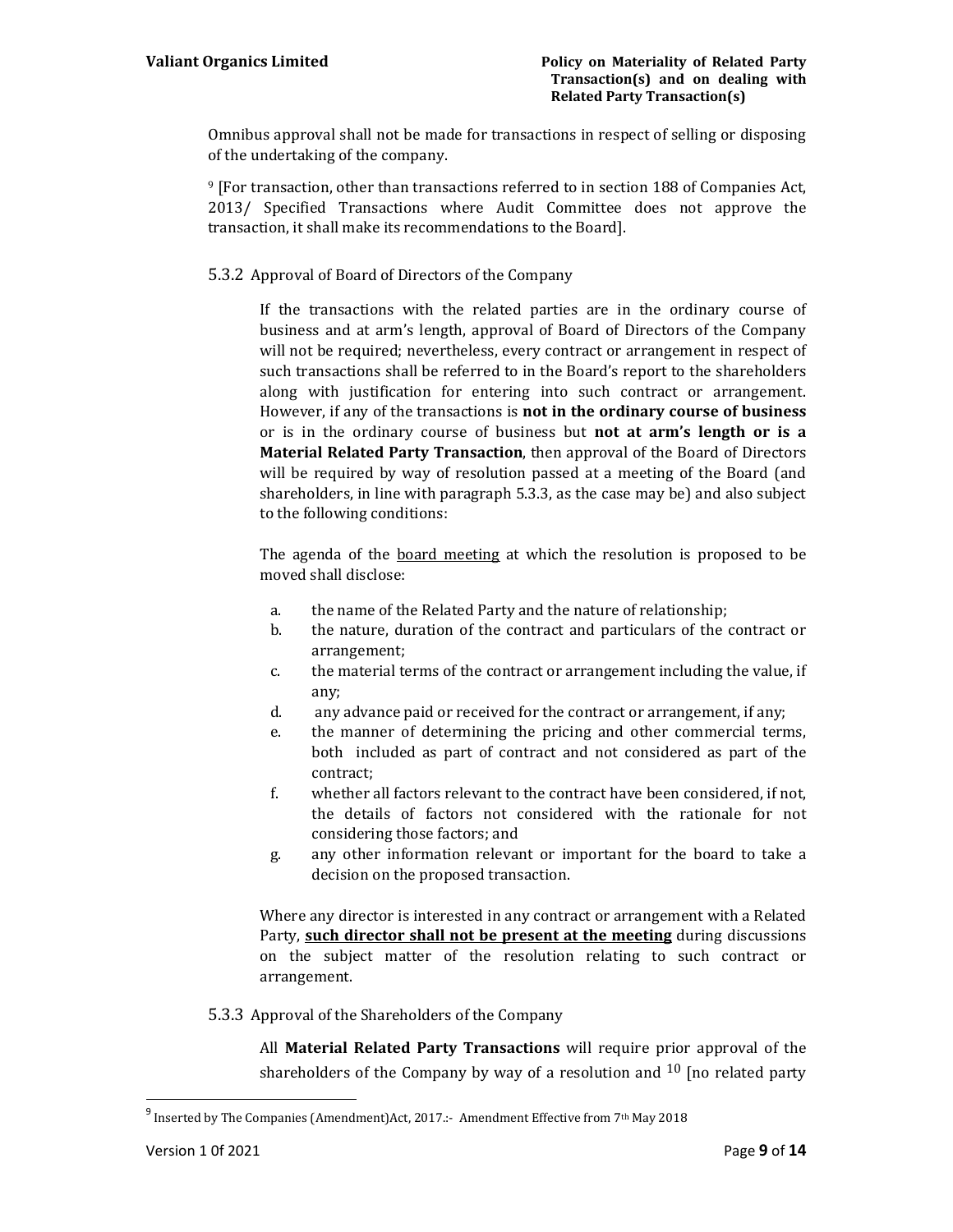shall vote to approve such resolutions] whether the entity is a related party to the particular transaction or not. However, Transactions entered into between a holding company and its wholly owned subsidiary – even if they are Material Related Party Transactions – will not require prior approval of the shareholders if the accounts of the wholly owned subsidiary are consolidated with the holding company and placed before the shareholders at the general meeting for approval.

All **Specified Related Party Transactions (**i.e., Transactions that **are not in the ordinary course of business** of the Company or which are in the ordinary course of business **but not at arm's length**) will require prior approval of the shareholders of the Company by way of a resolution and the Related Parties shall not vote on such resolution, irrespective of whether or not such Related Parties are parties to a particular transaction.

## **5.4 Prior Period Contracts, Arrangements & Agreements**

Contracts that had been entered into by the Company, after complying with the provisions of Section 297 of the Companies Act, 1956, which had already come into effect before the commencement of Section 188 of the Companies Act, 2013, will not require fresh approval till the expiry of the original term of such contracts. Thus, if any modification in such contract is made on or after 1st April, 2014, the requirements under section 188 will have to be complied with to the extent they are relevant.

# **5.5 Dealing with Related Party Transactions ‐ not in line with this Policy**

- 5.5.1 **<sup>11</sup>** [In case transaction involving any amount not exceeding one crore rupees is entered into by a director or officer of the company without obtaining the approval of the Audit Committee and it is not ratified by the Audit Committee within three months from the date of the transaction, such transaction shall be voidable at the option of the Audit Committee and if the transaction is with the related party to any director or is authorised by any other director, the director concerned shall indemnify the company against any loss incurred by it.]
- 5.5.2 Where any specified Related party transaction or Material Related Party transaction is entered into by a director or any other employee, without obtaining the consent of the Board or approval by a resolution in the general meeting and if it is not ratified by the Board or, as the case may be, by the shareholders at a meeting within three months from the date on such transaction **12**[it shall be voidable at the option of the Board or, as the case may be, of the shareholders] and if the transaction is with a related party to

<sup>&</sup>lt;u> La Carlo de la Carlo de la Carlo de la Carlo de la Carlo de la Carlo de la Carlo de la Carlo de la Carlo de l</u> <sup>10</sup> Substituted for the words "the related parties shall abstain from voting on" by the SEBI (Listing Obligations and

Disclosure Requirements) (Amendment) Regulations, 2018.<br>
<sup>11</sup> Inserted by The Companies (Amendment) Act, 2017.:- Amendment Effective from 7<sup>th</sup> May 2018

<sup>&</sup>lt;sup>12</sup> Amendment pursuant to Companies (Amendment) Act, 2017 effective from 9th February 2018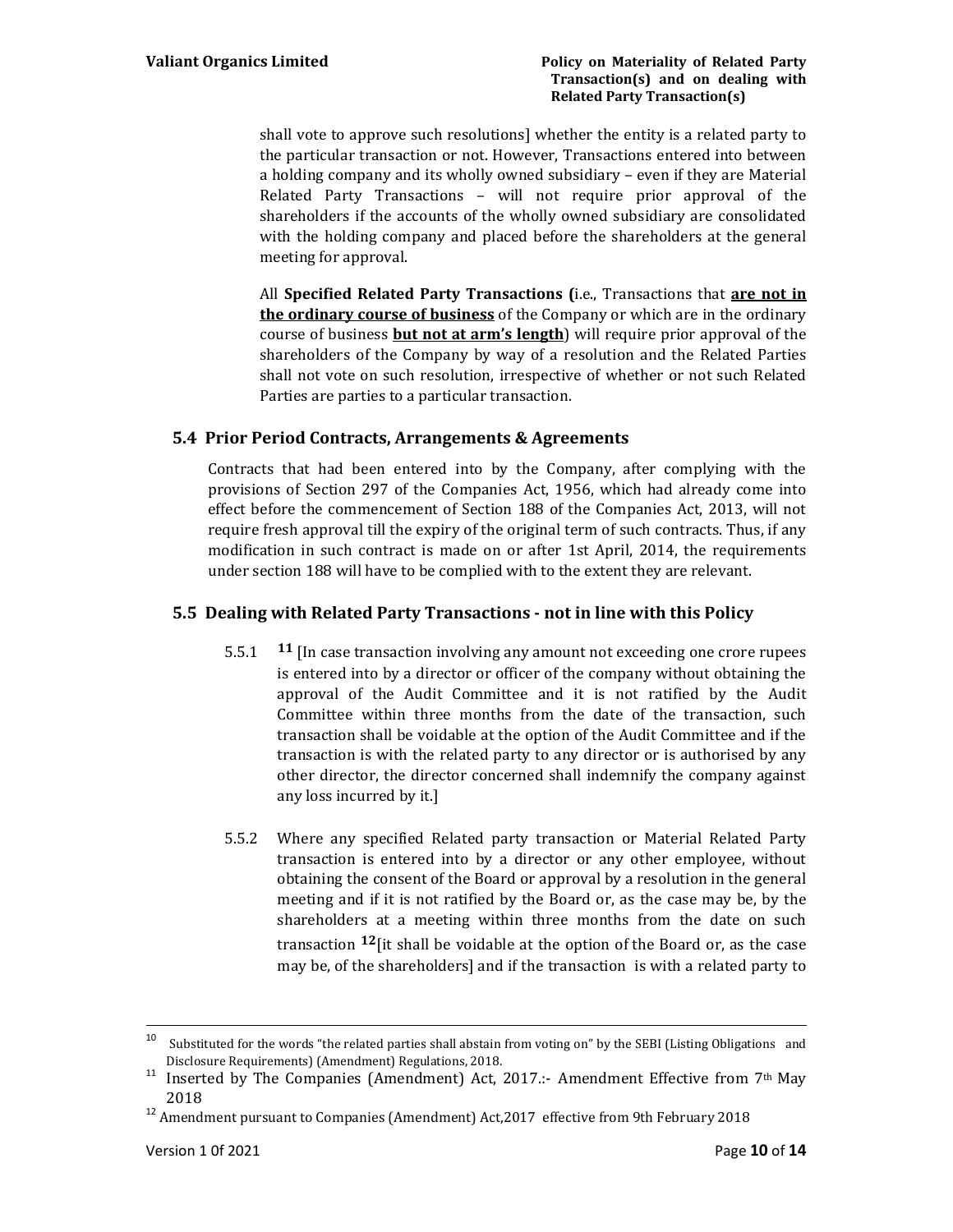any director, or is authorised by any other director, the directors concerned shall indemnify the company against any loss incurred by it.

## **6. IMPLEMENTATION**

This Policy shall be deemed to have come into force from April 1, 2020 and shall remain in force unless amended or repealed.

The Management of the Company shall determine the procedure to be followed in order to comply with the Policy and the same will be communicated to all concerned employees and other persons concerned with the Company.

## **7. DISCLOSURE OF POLICY**

#### **Board's Report:**

Every contract or arrangement entered with Related Parties to which Sub section (1) of Section 188 of the Companies Act 2013 is applicable shall be referred to in the Board's Report to the shareholders along with the justification for entering into such contract or arrangements.

#### **Quarterly Report on Corporate Governance:**

Details of all Material Related Party Transactions shall be disclosed quarterly along with the compliance report on corporate governance.

#### **13 [Half yearly Disclosure to Stock Exchange]:**

Company shall submit within 30 days from the date of publication of its standalone and consolidated financial results for the half year, disclosures of related party transactions on a consolidated basis, in the format specified in the relevant accounting standards for annual results to the stock exchanges and publish the same on its website.

#### **Company's** Website:

The Company shall disclose this Policy on its website and a web link thereto shall be provided in the Annual Report.

#### **8. AMENDMENTS AND REVIEW**

#### **8.1 Statutory Updates**

This Policy shall be considered as updated automatically, without any formal approval, to the extent it needs to be aligned with any change in law. An update thereon would be reported to the Audit Committee and Board of Directors.

#### **8.2 Other updates**

<sup>&</sup>lt;sup>13</sup> Inserted by the SEBI (Listing Obligations and Disclosure Requirements) (Amendment) Regulations, 2018. Applicable w.e.f the half year ending March 31, 2019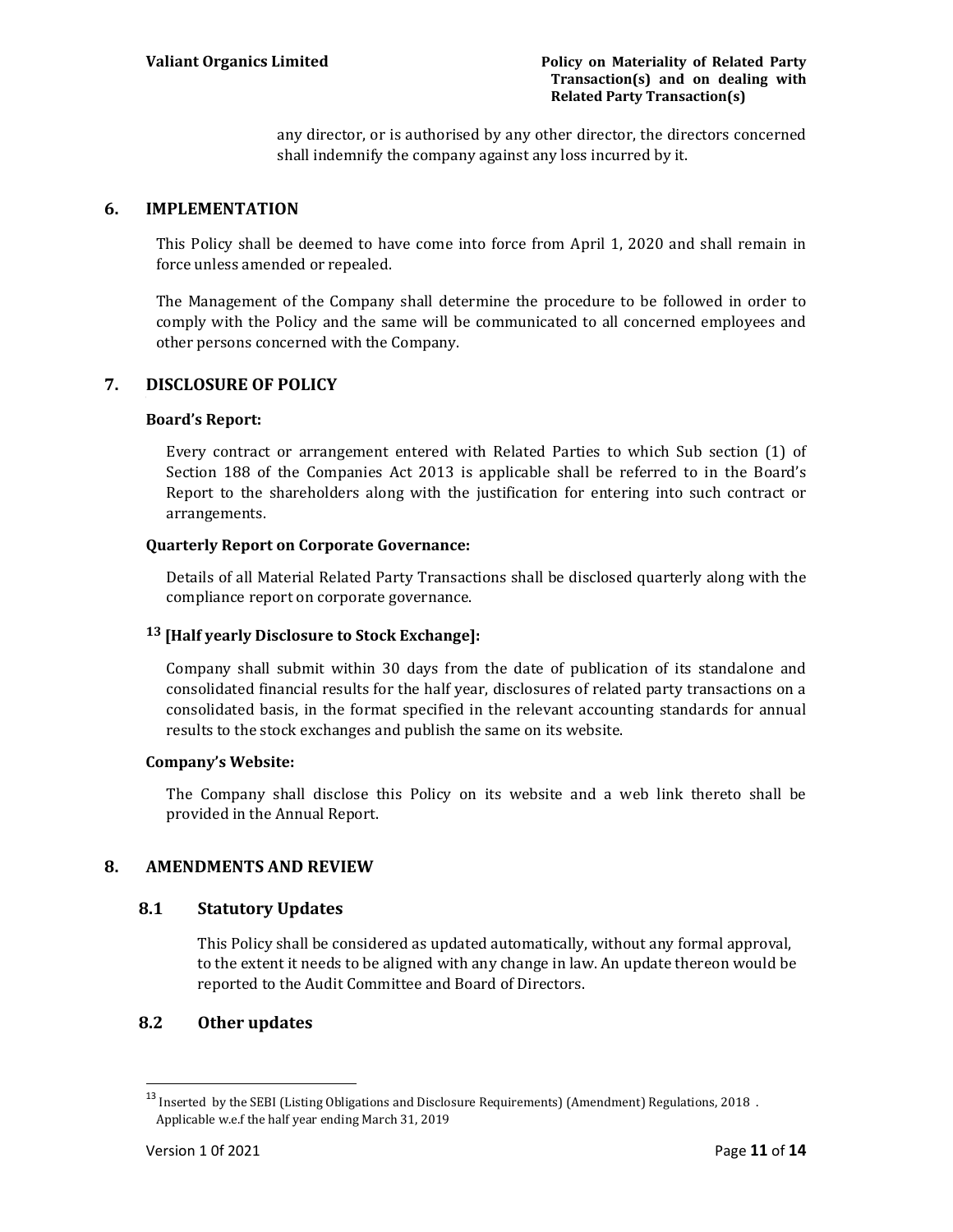All major procedural updates, shall be effective only, if those are carried out after the review and approval of the Board of Directors through Audit Committee.

## **8.3 14[Review]**

The policy shall be reviewed by the board of directors at least once every three years and updated accordingly.

The policy may be reviewed by the Board on need base as well.

## **9. OTHER NOTES**

- **9.1** Applicability of procedural requirement will be determined at the time of entering into a contract / arrangement.
- **9.2** During pendency / duration of a contact or arrangement, if an unrelated party becomes, Related Party, this will be presumed merely a 'Change in Circumstances' and Transactions will continue to be considered as if they are with unrelated party until and unless there is any change in the terms and conditions of the respective contract / arrangement governing such Transaction.

\*\*\*\*\*\*\*

<sup>&</sup>lt;sup>14</sup> Inserted by the SEBI (Listing Obligations and Disclosure Requirements) (Amendment) Regulations, 2018, w.e.f. 1.4.2019.